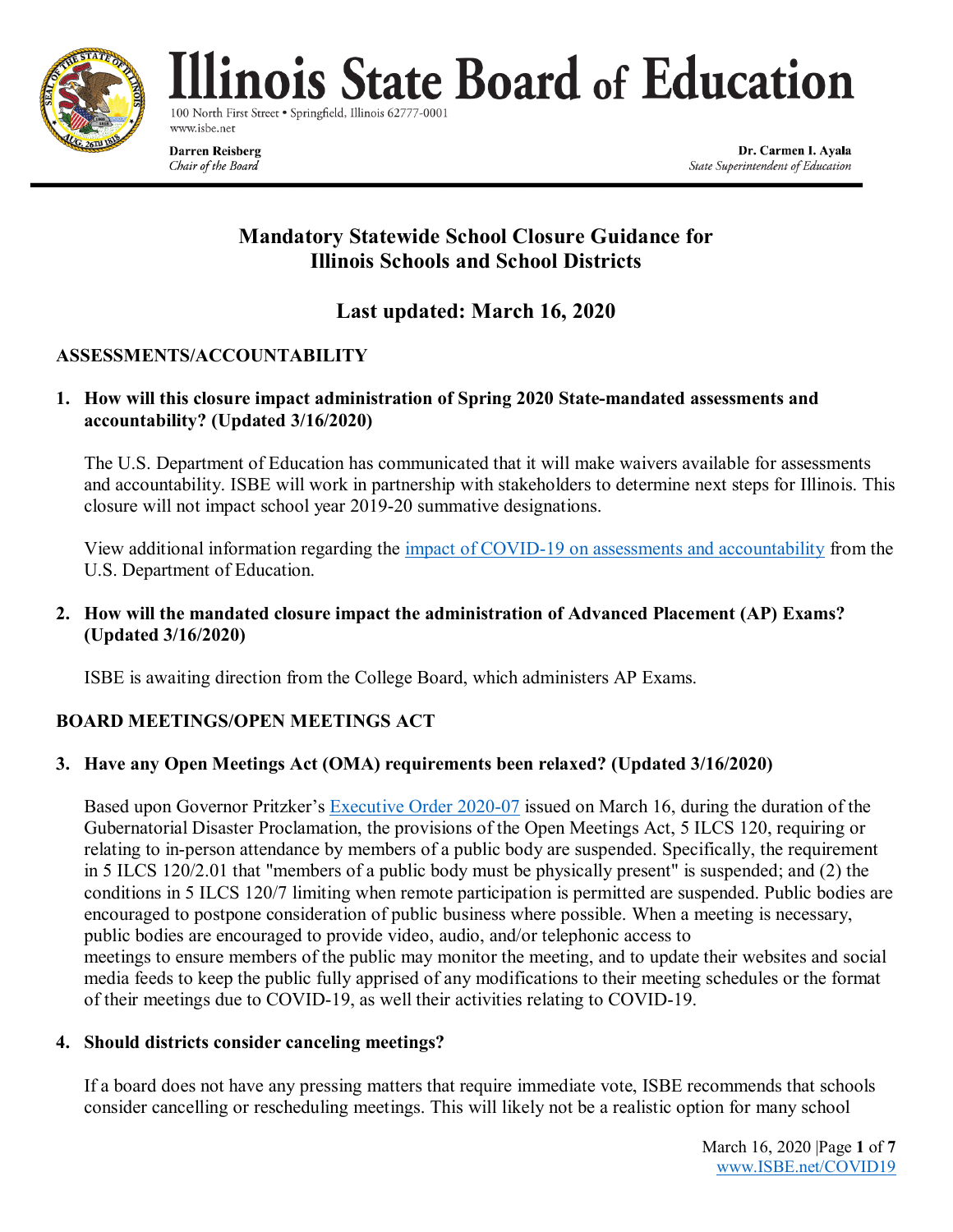boards, however, who will need to convene to ensure that both fiscal needs and teacher evaluation/retention requirements are met.

# **CALENDAR AND INSTRUCTION/CONTINUITY OF EDUCATION**

# **5. How will days be counted during the mandated closure? (Updated 3/16/2020)**

All days that a school is closed pursuant to the Governor's [Executive Order 2020-05](https://www.isbe.net/Documents/EO2020-05.pdf) **will be counted Act of God Days. Emergency Days will not be used. At this time, these Act of God Days do not need to be made up at the end of the school year.**

School districts are strongly encouraged to provide instruction to students during these Act of God Days through whatever means possible.

Student work completed during the mandated statewide school closure March 17-30 must not count toward student grades or otherwise impact a student's academic standing, as these are Act of God Days and not Instructional Days.

School districts should consult with their local collective bargaining units about expectations for teachers and other staff. Teachers are paid during Act of God Days, and Act of God Days count toward Teachers' Retirement System (TRS) service. ISBE will issue joint guidance on imminently with the Illinois Education Association, Illinois Federation of Teachers, Illinois Principals Association, and Illinois Association of School Administrators.

## **6. How will days be counted, if schools closed before the mandated closure?**

Days missed due to coronavirus/COVID-19 prior to March 17, 2020, must be counted as Emergency Days, provided the district still had Emergency Days for use.

If districts chose to use a Teacher Institute day in lieu of an Emergency Day, they do not need to amend their school calendar.

If districts chose to change their spring break in lieu of using Emergency Days prior to statewide closure of schools, they do not need to amend their school calendar.

Any E-learning Days used in lieu of Emergency Days prior to the mandated school closure will count as Instructional Days.

## **7. Can districts utilize E-learning Days in lieu of Act of God during the mandated closure? (Updated 3/16/2020)**

E-learning during the mandated closure will not count as an Instructional Day on the school calendar.

ISBE strongly encourages all school districts to provide learning opportunities to all students during these Act of God Days through whatever means possible. ISBE has compiled a library of free online resources and platforms at [www.isbe.net/keeplearning.](http://www.isbe.net/keeplearning) Share how you are keeping students engaged in education on social media with #KeepLearning.

Please see the first question in the Calendar section for further guidance regarding continuity of education during the March 17-30 Act of God Days.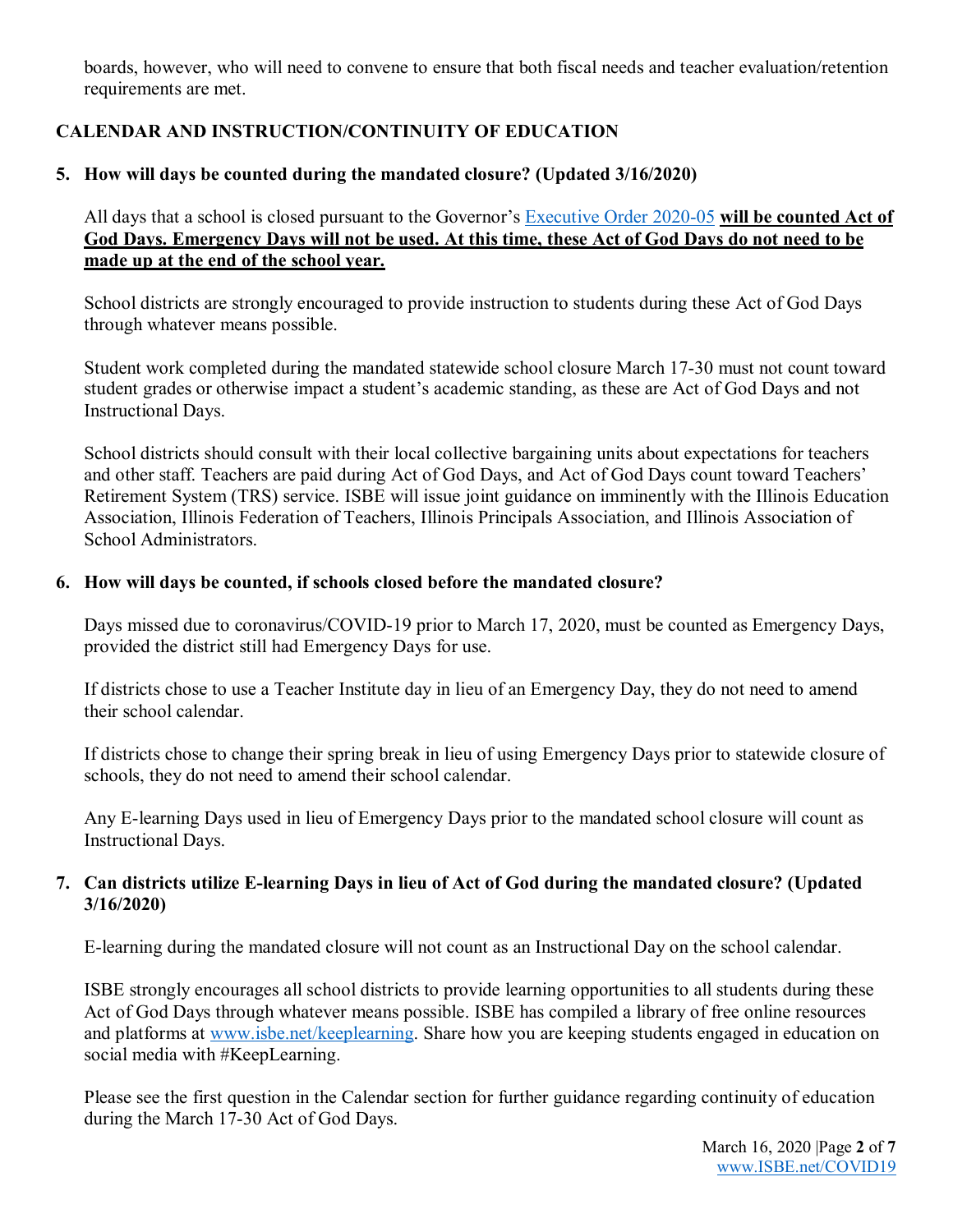# **8. Are ROEs/ISCs required to approve E-Learning Plans during the mandated closure? (Updated 3/16/2020)**

E-learning during the mandated closure will not count as Instructional Days on the school calendar, so ROEs/ISCs do not need to approve plans for providing e-learning during the mandated closure.

School districts have full autonomy to provide continuous learning opportunities through whatever means possible, including through technology and free online resources. We encourage every school and district to explore and implement what works best for the school community.

If school districts would like to prepare e-learning plans for use later during the Gubernatorial Disaster Proclamation, **Executive Order 2020-05** provides the following flexibility:

- The requirement pursuant to 10 ILCS  $5/10-20.56(b)$  for Illinois school districts to receive approval by the school board before establishing and maintaining a program for the use of electronic-learning (e-learning) is suspended during the effect of the Gubernatorial Disaster Proclamation.
- Further, any e-learning program implemented pursuant to this Executive Order need not comply with the requirement to hold a public hearing pursuant to 10 ILCS 5/10-20.56(c) or the requirement to communicate protocol to teachers, staff, and students 30 days prior to implementation pursuant to 10 ILCS 5/10-20.56(d)(l0).
- However, any e-learning program adopted pursuant to this Executive Order must be verified by the regional office of education or intermediate service center for the school district, which must ensure that the specific needs of students are met, including special education students and English learners, as required by 105 ILCS 5/10-20.56(b).
- Regional Offices of Education and Intermediate Service Centers are not to deny e-learning plan approvals based solely on the 5 clock hours of instruction or school work required by 105 ILCS 5/10-19.05 so long as the Regional Offices of Education or Intermediate Service Centers determines that the plan provides substantial student learning opportunities, notwithstanding 105 ILCS 10-20.56(d)(l).
- E-learning programs adopted pursuant to this Executive Order may exceed the number of emergency days in the approved school calendar notwithstanding 105 ILCS 5/10-20.56(b).

# **9. Are districts required to change the dates of spring break if dates do not fall within the mandated closure timeframe?**

No. School districts are not required to change the dates of an upcoming spring break to fall within the mandated closure; however, this is strongly encouraged in order to maximize students' learning opportunities during this school year.

# **NUTRITION/MEALS/FOOD SERVICE**

## **10. Are districts required to provide meals to students during closure?**

While districts are not required to provide meals to students during the mandated closure, it is strongly encouraged for the health and wellbeing of all children. Please make every effort to provide meals for all children who need them, no matter their resources and no matter what school they attend, in the way that works best for your community, such as grab-and-go or delivery.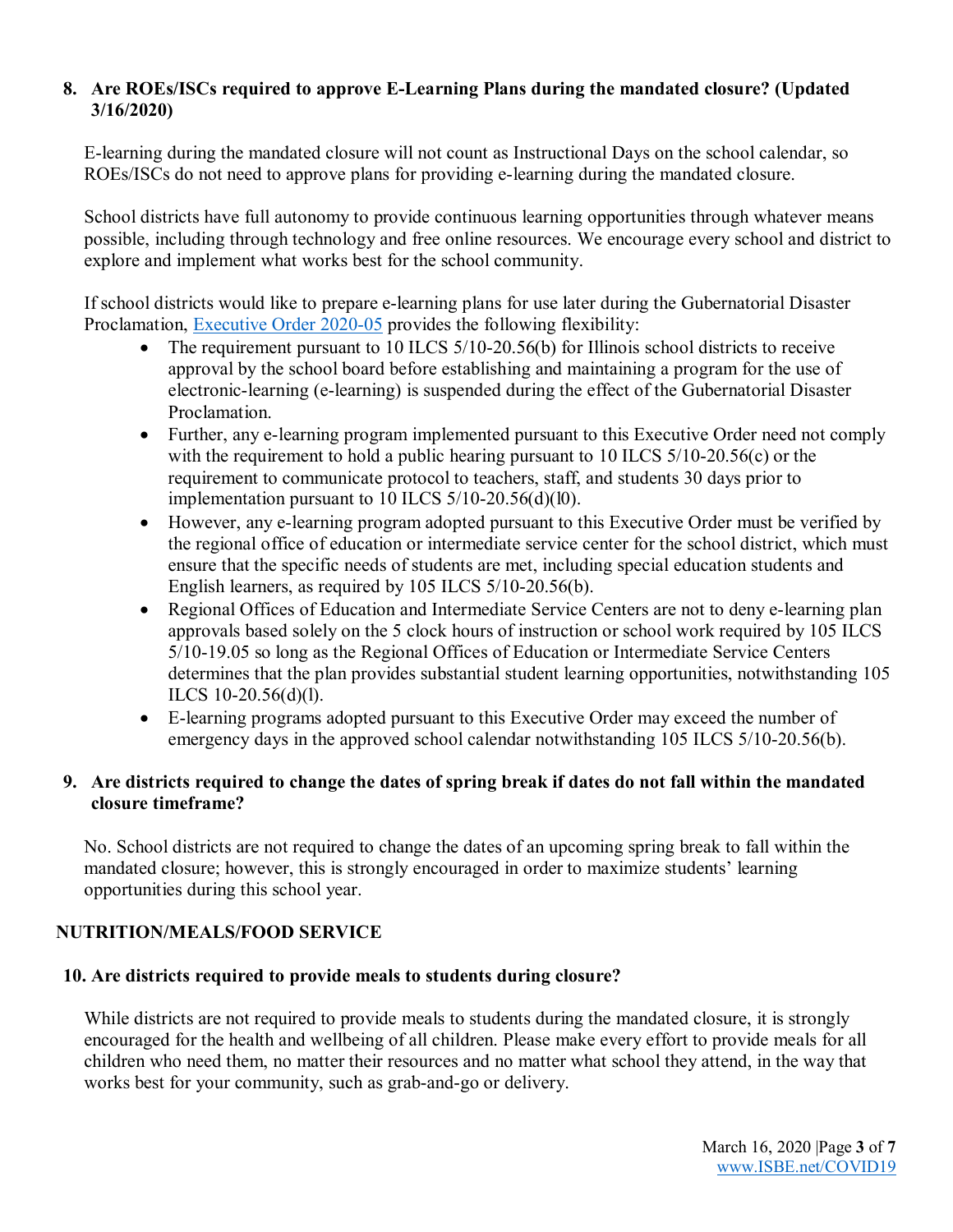### **Participation Requirements**

- Meals must meet the meal pattern requirements.
- Meals offered to all children age 18 and below, or enrolled in school, are reimbursable.
- There is no reimbursement for meals offered to adults, although school may offer such meals for purchase.
- Daily counts are required by meal service type. Please make sure that you are collecting this data on a daily basis.
- Schools should consult local Department of Public Health for questions related to food safety requirements.

## **Implementation Guidance**

- Ensure all the students' nutritional needs are addressed. This includes students with allergies and other food restrictions. Make sure to mark the food appropriately.
- Create multiple geographically located food distribution centers where necessary. Students are not allowed to eat inside the school.
- Ensure that all necessary personnel are stationed to maximize student and staff safety and that all distribution sites are supervised.
- Explore distribution strategies that will avoid large gatherings of people and make social distancing possible.
- Students can receive two meals a day (one breakfast, one lunch, or one snack in any combination). Both meals can be distributed at once either via pick-up, drive-up or delivery.
- Parents/guardians or students themselves may pick up food. Children do not need to be accompanied by an adult to receive food.
- Allow ample and reasonable amount of time for meal pick-up for each meal service, recognizing that families may be experiencing challenges during this time.
- Use multiple modes of communication to inform students and families of available food service, including time, location, and method of distribution.
- Consider multiple methods of distribution, such as: drive up; walk up; satellite locations, such as libraries, churches, park districts, and youth centers; home delivery via bus routes; and other options.

## **11. Are districts required to complete a form to provide non-congregate feeding for students?**

ISBE has already obtained the USDA waiver to provide meals during school closures, including to children under 5. Districts will need to complete a one-page waiver that takes less than 10 minutes: [https://www.isbe.net/Documents/ISBE-66-98.pdf.](https://www.isbe.net/Documents/ISBE-66-98.pdf) Please send to ISBE at [CNP@isbe.net](mailto:CNP@isbe.net) as soon as possible.

## **12. If districts use buses to deliver meals, is that mileage reimbursable?**

Transportation costs are an allowable cost under the USDA waiver. The rate of reimbursement may depend on each district's specific programming. In addition, ISBE is reviewing other options for ensuring transportation reimbursement for schools, including possible changes to Part 120 of the Administrative Code to allow regular transportation reimbursement for food expenses due to school closure.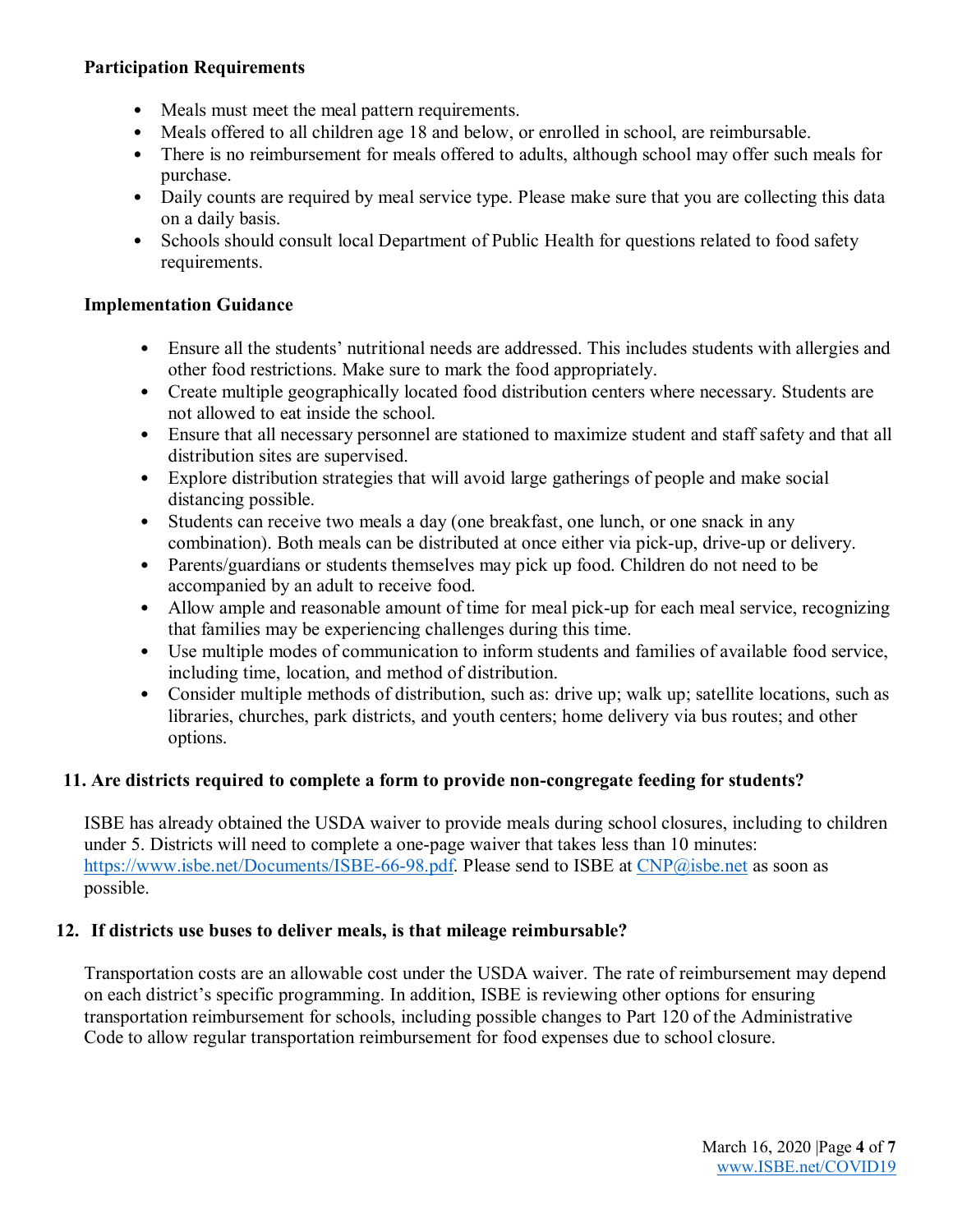### **13. Can schools and school districts that do not participate in the federally funded school lunch or breakfast program provide meals to students?**

Schools and school districts that do not participate in the federally funded school lunch or breakfast programs do not need to submit the waiver and are encouraged to also provide meals to children who may need them. ISBE is working with community organizations such as the major food banks who are working with their networks to assist in areas where potential meals may be needed.

#### **14. Can schools and districts provide meals to students between the ages of 18 and 21 receiving special education services? (Updated 3/16/2020)**

Yes, provided the student receiving special education services is enrolled in the school district.

## **SCOPE OF SCHOOL CLOSURES**

#### **15. What are the timelines for return to school?**

Pursuant to [Executive Order 2020-05,](https://www.isbe.net/Documents/EO2020-05.pdf) at this time schools may reopen on Tuesday, March 31. Future decisions regarding statewide school closures will be made in consultation with public health officials.

#### **16. Are non-public schools mandated to close pursuant to [Executive Order 2020-05?](https://www.isbe.net/Documents/EO2020-05.pdf)**

Yes, both non-public and public prekindergarten through grade 12 schools must close on Tuesday, March 17 through Monday, March 30. At this time schools may reopen on Tuesday, March 31. This mandate applies to all Illinois public and nonpublic schools, including parochial and charter schools.

#### **17. How does the mandated closure impact prekindergarten programs? (Updated 3/16/2020)**

The statewide mandated school closure extends also to any early childhood program for children ages birth through five located in public schools or in private schools.

At this time, the Governor has not mandated that child care centers licensed by the Department of Children and Family Services (or legally license-exempt centers outside of schools) close. However, centers are allowed to close if they so choose. In deciding whether to close, child care center leaders should consider whether they serve many parents who still need to work outside of their homes (e.g., health care workers, first responders, grocery store clerks, etc.) and whose ability to work would be limited if the center closed. If programs do decide to remain open, they are strongly urged to follow the guidance for child care centers provided by the [Centers for Disease Control.](https://www.cdc.gov/coronavirus/2019-ncov/community/schools-childcare/guidance-for-schools.html) Additional information is available at [www.isbe.net/Documents/Guidance-Child-Care-Centers-COVID-19-closures.pdf.](https://www.isbe.net/Documents/Guidance-Child-Care-Centers-COVID-19-closures.pdf)

#### **18. Will ISBE penalize any community-based PFA/PI program financially for closing or having underenrollment? (Updated 3/16/2020)**

Early education programs funded through ISBE are advised that their funding will not be affected by a decision to close their program in response to the public health emergency. Similarly, the Office of Head Start has issued guidance that Head Start and Early Head Start programs will not be penalized for closing during the public health emergency. The

Chicago Department of Child and Family Services will also not reduce funding due to closures or low attendance during this period. And IDHS is developing a simplified waiver process for the 80% attendance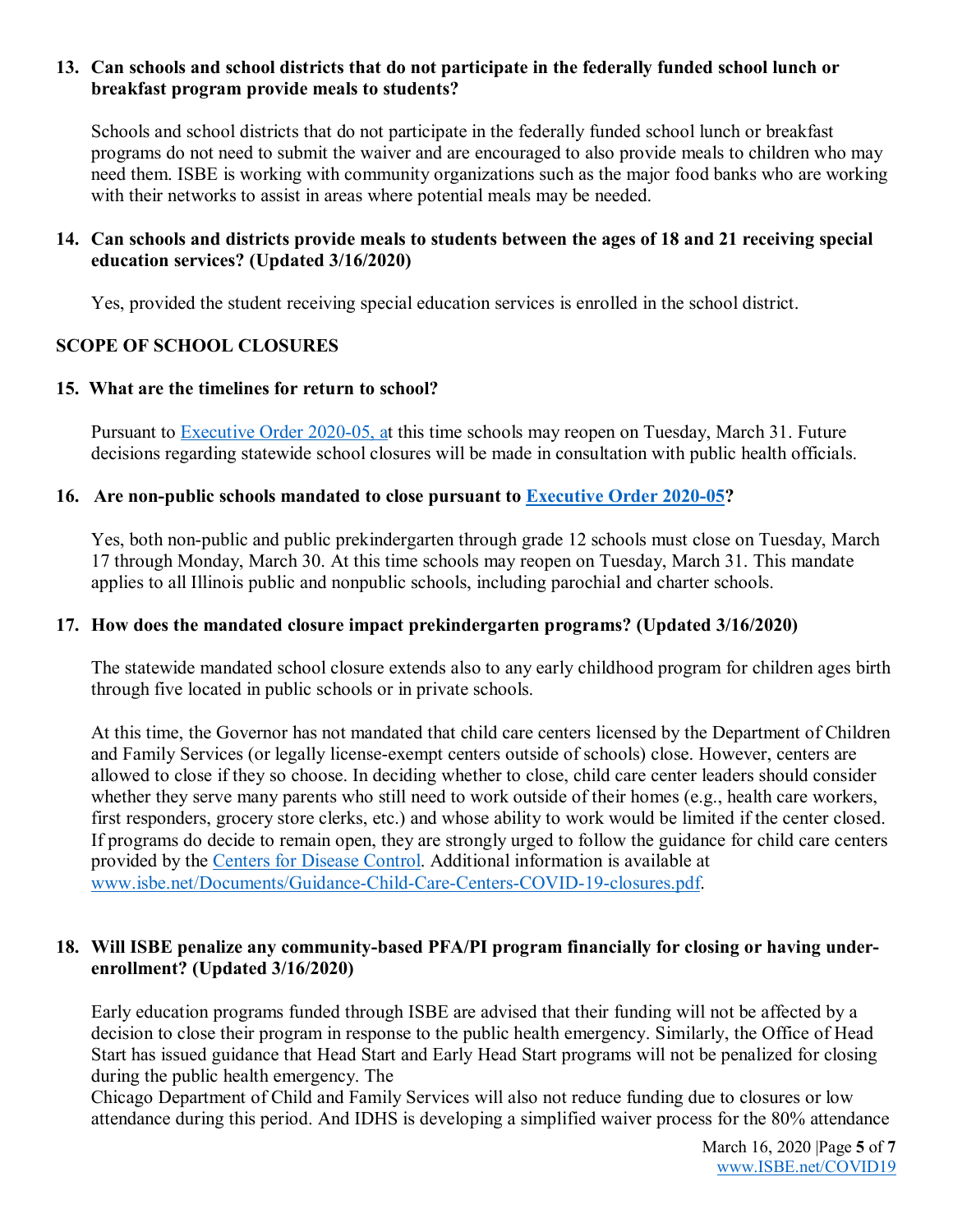requirement in the Child Care Assistance Program for being paid for all eligible days for all enrolled children (look for further guidance on this process in the coming days). For programs funded by any or all of these funding streams, programs are expected to continue to pay all staff per their regular work schedule during any closures due to the public health emergency. Additional information is available at [www.isbe.net/Documents/Guidance-Child-Care-Centers-COVID-19-closures.pdf.](https://www.isbe.net/Documents/Guidance-Child-Care-Centers-COVID-19-closures.pdf)

## **19. How does the mandated closure impact Early Childhood Block Grant Prevention Initiative programs? (Updated 3/16/2020)**

Currently, the Illinois State Board of Education Early Childhood Block Grant Prevention Initiative programs in collaboration with MIECHV and DHS Healthy Families Programs are suspending in-person visits until further notice. However, it is also important to ensure the continuity of education and services to children and families. Thus, to the extent possible, staff should offer visits over the phone or FaceTime/Skype if the family has that capability and follow their model's recommendations related to conducting and documenting visits that take place virtually or on the phone.

## **20. Can behind-the-wheel instruction for driver's education continue during the closure?**

Public and nonpublic schools that provide behind-the-wheel driver's education should not provide that education during the mandatory school closure.

# **21. Can a district provide the remainder of students' 30 clock hours of classroom instruction for driver's education via distance learning? (Updated 3/16/2020)**

Distance learning is not allowed for the 30 hours in-classroom instruction in driver's education during the mandatory school closure.

# **22. Can students continue internships or other experiential learning opportunities during the closure? (Updated 3/16/2020)**

No, students may not participate in these activities during the closure mandated by [Executive Order 2020-](https://www.isbe.net/Documents/EO2020-05.pdf) [05.](https://www.isbe.net/Documents/EO2020-05.pdf)

# **23. Should extracurricular activities still be taking place? (Updated 3/16/2020)**

Extracurricular activities must not take place during the statewide school closure. In fact, the Illinois High School Association (IHSA) announced on March 12 that it has canceled its remaining winter State Series postseason tournaments, which include Boys Basketball, Scholastic Bowl, Drama & Group Interpretation, Music Organization, Debate and Journalism, over concerns related to the COVID-19 pandemic.

Further, the [Executive Order 2020-07](https://www.isbe.net/Documents/EO2020-07.pdf) bans gatherings that consist of 50 people or more.

# **24. Does the closure impact the ability of a school to serve as a polling place? (Updated 3/16/2020)**

The election on March 17 is currently scheduled to proceed. This school closure mandate does not affect the availability of school buildings to serve as polling places. School districts that normally host polling places are asked to please honor election day on March 17 by having facilities open for voters. According to state law: "Upon request of the county board or board of election commissioners, the proper agency of government (including school districts and units of local government) shall make a public building under